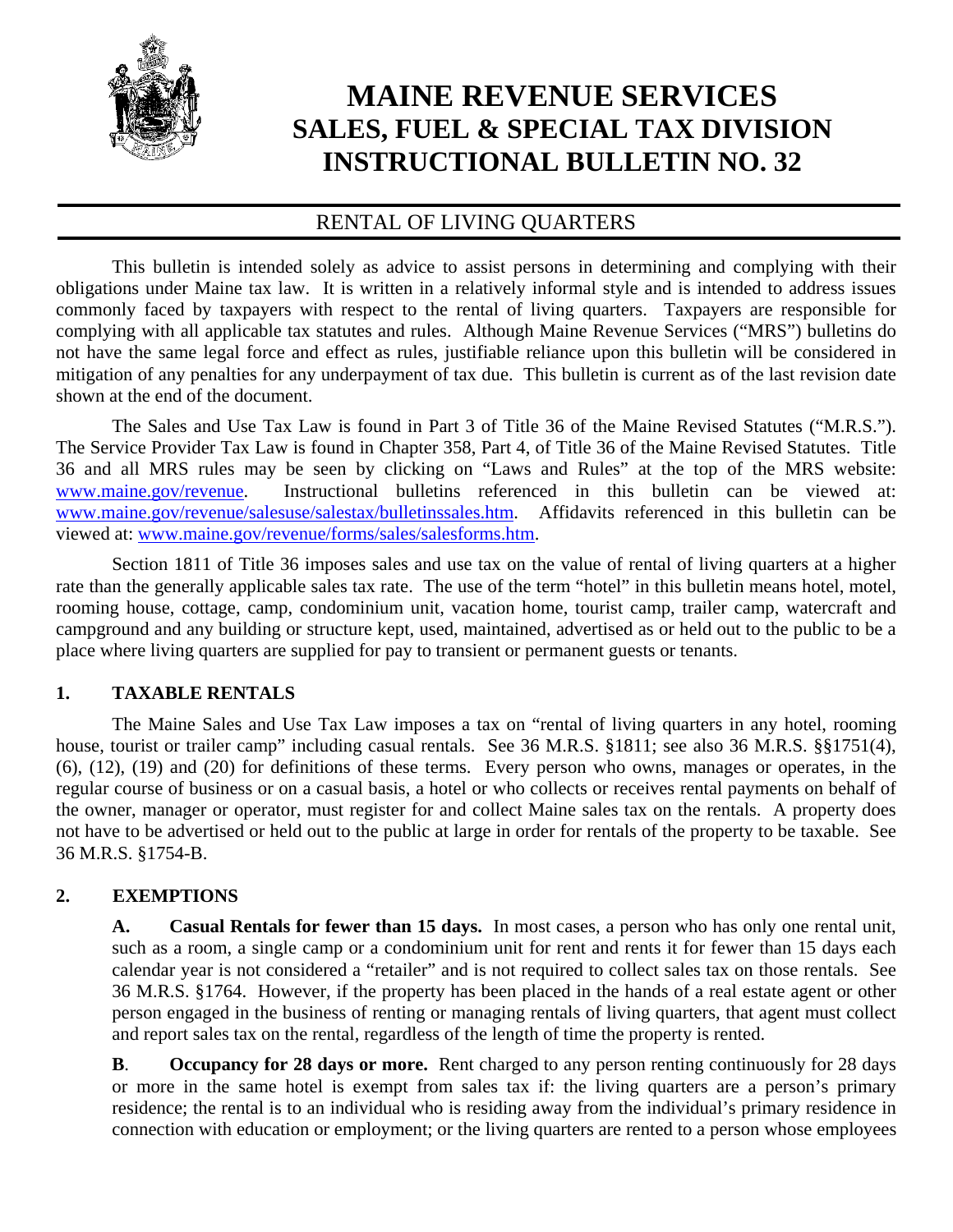use them in connection with their employment. See 36 M.R.S. §1760(20). An affidavit of exemption for 28-days continuous rental should be completed by the tenant or employer and by the hotel. If tax has been paid by the person during the initial 28-day period, the tax should be refunded by the retailer. If the retailer has reported and paid the tax to the State, the retailer should take a corresponding credit on the Sales and Use Tax Return filed for the period in which the refund or credit occurred.

**(1) "Continuous residence"** is determined by continuous rental of the quarters, rather than by actual occupancy of the quarters. Continuous residence is not interrupted merely by changing rooms within the same facility. Continuous residence is also not interrupted by the fact that the rental unit may be occupied at various times by different individuals, such as when an airline or construction company rents a room or block of rooms for employees who may come and go for work purposes, provided that the unit is rented and paid for by one person (i.e., the airline or construction company) for the qualifying 28 days.

**(2) "Primary residence"** means the residence maintained at the location in which the individual is domiciled. "Domicile" is the place where an individual has his or her true, fixed and permanent home, which is typically the location where an individual has the most significant legal ties (e.g. driver's license, voting registration, vehicle registration, ownership of real property, enrollment of children in school systems, etc.).

 Examples of situations where the tenant's primary residence is not the facility being rented are an out-of-state resident vacationing in Maine or a Maine resident with a home in Bangor who is vacationing on the coast.

 An example of a situation where the tenant's primary residence is the facility being rented is an individual who is renting a house, condominium, or apartment and does not maintain a primary residence elsewhere.

**(3) "In connection with education"** means in connection with education from an accredited secondary school or college at which the person is enrolled in a diploma or degree program. If a person claims that the rental is in connection with education, that person must provide the facility with a statement from the school that the tenant is enrolled in a program.

**(4) "In connection with employment"** means that the tenant is residing away from the tenant's primary residence due to job requirements such as an electrical contractor in northern Maine who has a job in southern Maine, a professor who is temporarily reassigned to another college, or a representative of a company who is temporarily assigned to Maine to oversee the installation and operation of its product. A person who is residing away from a primary residence while seeking employment does not meet the exemption, nor would a person who is making occasional business contacts while vacationing in Maine. If a person claims that the rental is in connection with employment, that person must provide the facility with a statement from the employer that the rental is required by the person's employment. If the rental is purchased by the employer for the benefit of its employees, the employer must provide the facility with a statement that the stay is necessitated by employment and the nature of the employment.

**C. Gratuities and Service Charges.** When a customer provides a tip for an employee of a seller, the tip is not part of the sale price and is exempt from sales tax whether given directly to the employee in cash or added by the customer to a charge account, as long as the tip is separately stated from the sale price and is provided wholly in the discretion or judgment of the customer. If added to a charge account, the tip is exempt only if the full amount of the tip is turned over to the employee by the seller.

 A separately stated amount or flat percentage charged or collected in lieu of a gratuity, and designated as a service charge by the seller, is not part of the taxable sale price when it is disbursed by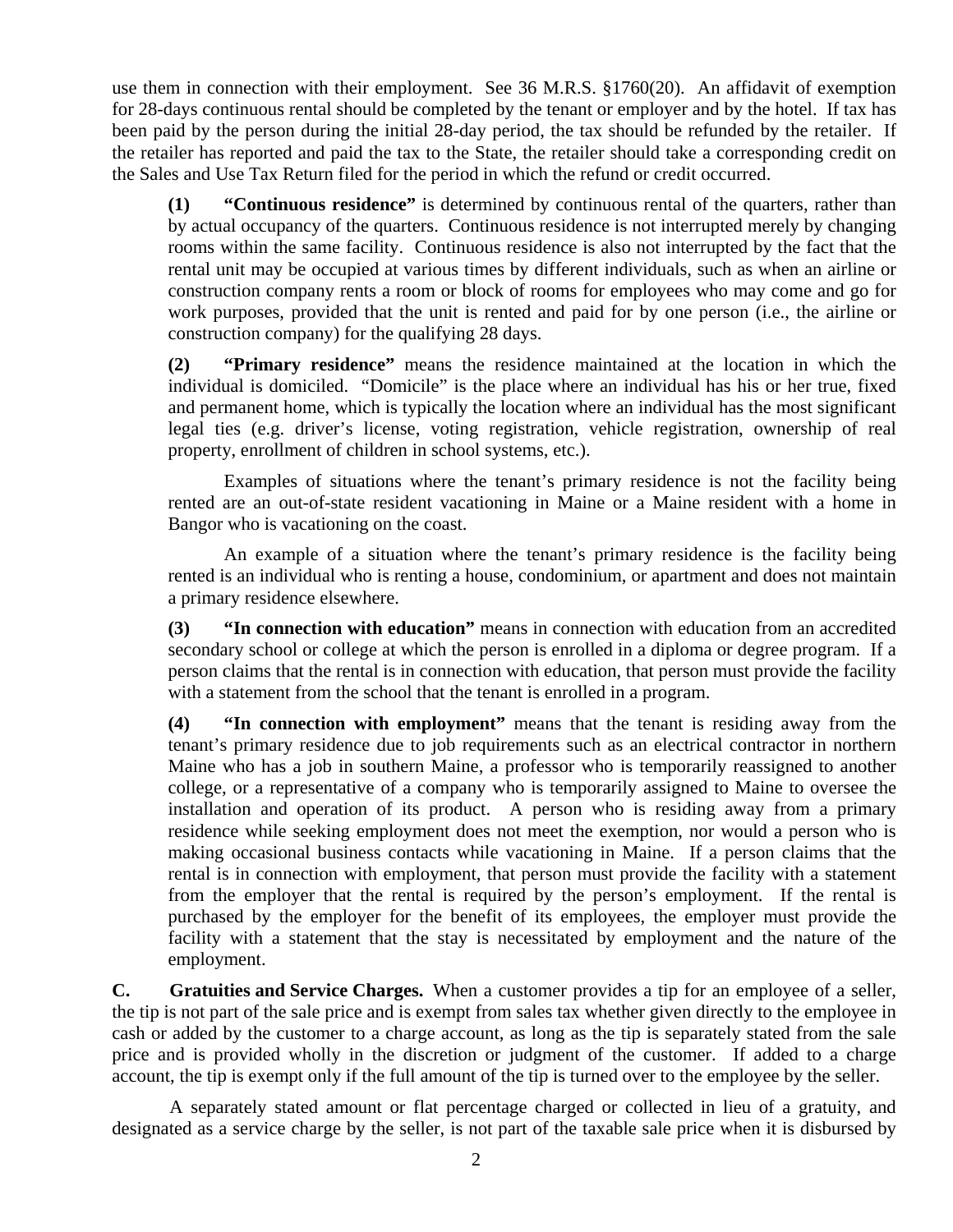the seller to employees as wages. Otherwise, service charges must be included in the rental receipts subject to sales tax even though a portion of the flat percentage may be paid over as wages to the employees.

**D.** Living Quarters Furnished to Employees. When living quarters are furnished by an employer to an employee at the place of employment and the value of the rental is allowed as a credit toward the wages of the employee, the rental is exempt from sales tax. See 36 M.R.S. §1760(75). This occurs only when the living quarters are provided at the place of employment and an amount for the rental is credited toward the wages of the employee, regardless of whether the living quarters are actually used. The furnishing of these employee living quarters will be considered exempt from sales tax if the employer was required by the Internal Revenue Code and IRS regulations to report the value of the living quarters as taxable wages, regardless of whether or not the employer actually did. If no amount is credited for the rental and the employer charges the employee for the living quarters, the charge is subject to sales tax, whether paid in cash or by payroll deduction.

Example 1: Employee receives wages in the amount of \$400 and has a payroll deduction of \$70 for payment of room rentals for the week. The rentals are subject to sales tax.

Example 2: Employee receives gross earnings in the amount of \$450. Included in gross earnings is \$50, the value of the lodging. The \$50 lodging rental is not taxable.

**E. Other Exemptions.** The following rentals are exempt from tax:

 (1) Rentals of living quarters at a camp that is entitled to exemption from property tax as a literary and scientific or benevolent and charitable institution. See 36 M.R.S. §1760(17).

 (2) Rentals of living quarters at an institution licensed by the State for hospitalization or nursing care of human beings. See 36 M.R.S. §1760(18).

 (3) Rentals of living quarters to a student necessitated by the student's attendance at a primary or secondary school or college. See 36 M.R.S. §1760(19).

 (4) Rentals of living quarters to any Maine sales tax exempt organization, provided that the documentation requirements of Rule 302 ("Sales to Government Agencies and Exempt Organizations") are met. These include governmental agencies (which are not required to have a Maine exemption certificate) and exempt organizations that hold a Maine exemption certificate. To qualify as exempt, the rental must be made to the exempt organization or agency and not to its individual employees. For more information, see Rule 302 ("Sales to Government Agencies and Exempt Organizations") and Instructional Bulletin No. 36 ("Exempt Organizations and Government Agencies").

 (5) Rentals by a children's summer camp when an entire lump sum admission fee is charged and the provision of living quarters is only incidental to a bona fide, organized, and disciplined program of instruction and recreation.

#### **3. COMPLIMENTARY ROOMS AND ROOMS PROVIDED AT REDUCED PRICES**

**A. Room provided to dissatisfied customer.** When a dissatisfied customer is not charged at all for a room, it is considered a canceled sale and no sales tax is due. If a dissatisfied customer is given a free room in the future, that subsequent transaction is considered a tax-free complimentary room. If a dissatisfied customer is given a discount on the next visit, a discounted sale occurs and sales tax must be collected on the reduced amount.

**B.** Complimentary rooms. If a complimentary room is provided when one or more rooms are rented or more than one night's rental is purchased, a discounted sale occurs and sales tax must be collected on the reduced amount.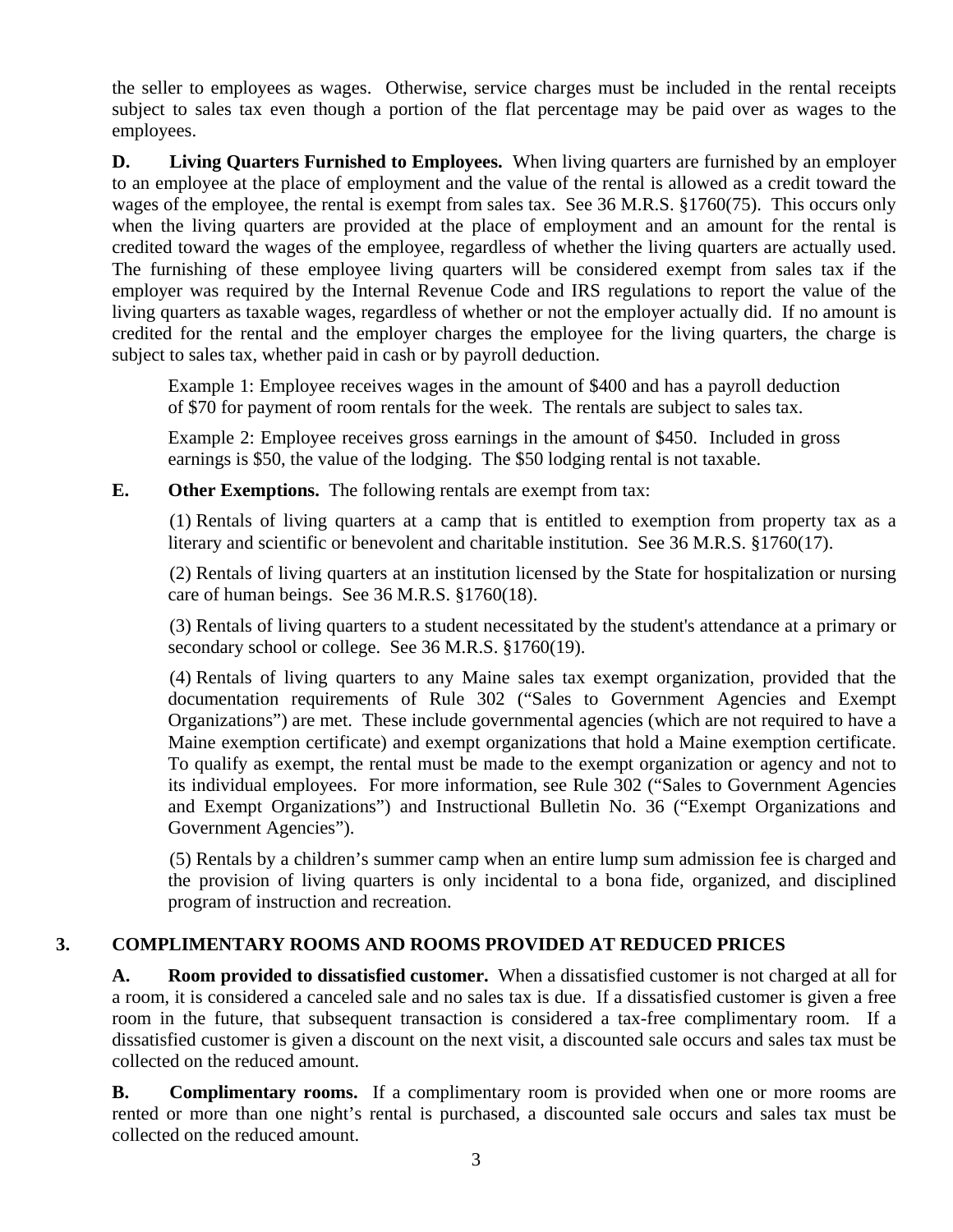Examples:

- Complimentary room on a special occasion, such as an anniversary or reunion;
- Complimentary room to a tour group, such as a bus driver, tour guide, banquet planner;
- Complimentary room to a special guest, such as an actor or entertainer; (but see below for rooms involving contracted entertainers); or
- A two-nights-for-one special.

 If a complimentary room is provided without the purchase of any other tangible personal property or taxable service, for instance a dignitary or public official being provided a free room for the night, the complimentary room is not taxable.

**C. Rooms to contracted entertainers.** When a retailer hires an entertainer and provides a room to the entertainer as part of the contractual arrangement between the two parties, the room is subject to sales tax; rather than paying cash, the entertainer is providing consideration in the form of services rendered. When a complimentary room is provided to a hired entertainer outside of any contractual obligation, no sales tax is due.

**D.** Gift Certificates. When a person purchases a gift certificate, the person is exchanging cash for a form of credit. No sales tax applies to the sale of a gift certificate because no taxable service is being purchased at that time. When the certificate is later redeemed for occupancy of a room, sales tax is collected at that time (unless a specific exemption applies).

 When a gift certificate is purchased for less than its face value, the difference between the face value and the purchase value may be treated as a retailer discount because that value will not be recovered from any other source. When the certificate is later redeemed, the retailer discount would reduce the taxable sale price of the transaction provided the retailer is able to document or otherwise reliably establish the value paid for the certificate and is treating the difference as a retailer discount.

Example 1: Customer purchases a "Deal of the Day" certificate, valued at \$100, for \$75. When the certificate is redeemed, the retailer, having made prior arrangements for this offer to occur, has documentation that the amount paid for the certificate was \$75. If the rental transaction amounted to \$150, \$25 of the certificate (\$100 less the amount paid of \$75) is treated as a retailer discount, reducing the taxable sale price to \$125 (\$150 - \$25). The amount paid for the certificate, \$75, is treated as cash toward payment of this transaction.

Example 2: A non-profit organization is given a \$50 certificate free of charge to use in a raffle contest. The winner of the raffle redeems the certificate on a rental valued at \$125. Provided the retailer has documentation that this certificate was provided free of charge and will not be reimbursed for the certificate value from any other source, the retailer can treat the \$50 as a retailer discount and reduce the taxable sale price to \$75 (\$125-\$50).

 For more information on coupons and rebates, see Instructional Bulletin No. 39 ("Sale Price Upon Which Tax is Based").

#### **4. OTHER CHARGES IN CONNECTION WITH RENTALS OF LIVING QUARTERS**

**A. Combined Room and Meals.** When rentals are made in conjunction with a sale of prepared food, as in the case of "American plan", "bed and breakfast" accommodations, or continental breakfast, the entire charge is taxable at the rate applicable to the rental of living quarters. If the retailer reasonably accounts for sales of prepared food separately from the rental of living quarters through records kept in the regular course of its business, the retailer can apply the applicable sales tax rate to the prepared food portion of the transaction.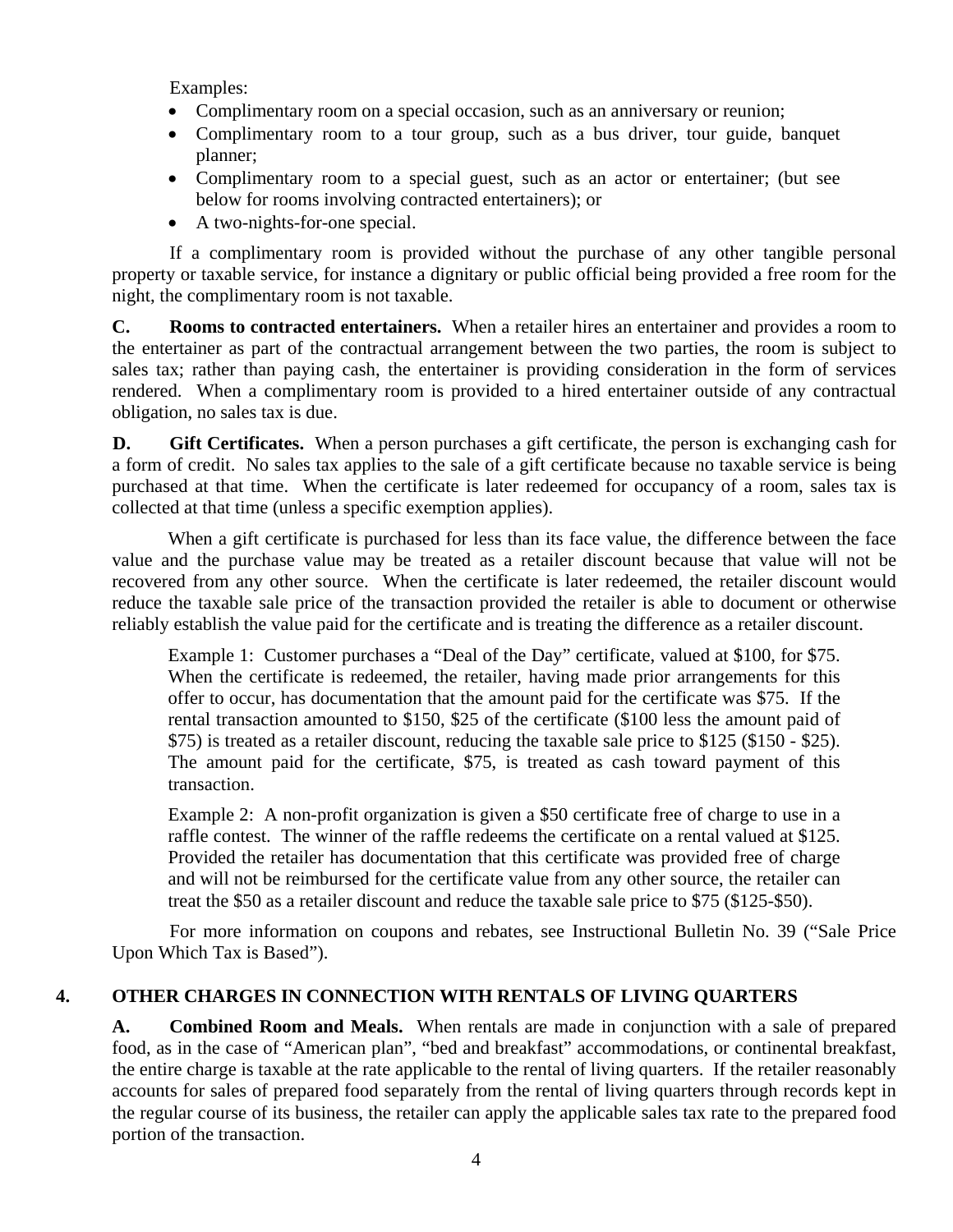**B.** Incidental Charges at Hotels. When a hotel offers separate facilities or services (such as a golf course, tennis courts, telephones, internet access, laundry facilities, and pay-per-view movies) that are not a part of the rental of living quarters, and charges for those facilities or services are in fact extra and are paid only by persons who make use of them, those charges are not subject to sales tax. However, if a rental fee is inclusive of these services and the customer has no option to exclude some or all of the services, the entire rental fee is subject to tax at the rate applicable to the rental of living quarters. For instance, if a hotel charges \$149.99 per night for a room, but the fee includes access to the facility's spa, exercise room, pool, and tennis courts, the entire \$149.99 is subject to sales tax. Also, if a hotel charges a "resort fee" in addition to the rental of the room, and the customer has no option but to pay this fee, the fee is a part of the sale price and subject to tax.

 Sales tax applies to the amount billed for extra services that are a part of the rental of a room in a hotel, whether or not separately stated. Some examples of services that are considered a part of the rental of living quarters include extra charges for the use of a cot or crib or cooking facilities, pet fees, damage or cleaning fees, and fees or "penalties" imposed for smoking in a nonsmoking room. Service fees charged by property management firms are also subject to sales tax.

**C. Forfeited deposits or cancellation fees.** A deposit is typically required in order to hold a room that is booked in advance. If the patron cancels or fails to show up on the scheduled day, the deposit, or a portion of the deposit, is generally forfeited. When a patron cancels his or her reservation on or prior to the scheduled date of arrival and the establishment retains the deposit or portion of the deposit as a "cancellation fee," that fee is not subject to Maine sales tax. However, if a patron simply fails to show on the scheduled date of arrival, any amount forfeited to the establishment is treated as rental of living quarters and is subject to sales tax. See 36 M.R.S. §1752(14)(B)(11).

**D.** Rentals of Public Rooms. Rental by a hotel of a dining room, assembly room, or other area not designed for use as living quarters is not taxable. When a hotel rents a room designed as living quarters, the rental is considered taxable regardless of the use actually made of the room by the person renting it.

**E. Rentals of Video Media and Video Equipment.** The Maine Service Provider Tax applies to rentals of video media, video games, and video equipment for noncommercial playback. See 36 M.R.S. §§2551(21) and 2552(1)(C). A hotel that rents any of these items must calculate and pay to the State the service provider tax on the charge for these rentals. Taxable rentals include rentals to hotel guests, as well as rentals to persons for use at business conferences, seminars, and the like.

 Hotels engaged in both the rental of video media and video equipment and the rental of living quarters are required to obtain a Maine Service Provider account as well as a Maine Sales Tax account. Rentals of video products are subject to the service provider tax (not the sales tax imposed on lodging) and should be reported on a service provider tax return rather than on the sales tax return. Purchases of video media and video equipment for rental by a hotel are not taxable. For more information on the Maine Service Provider Tax, see Instructional Bulletin No. 55 ("Service Provider Tax").

**F. Tent and Trailer Space.** The rental of space for the pitching of tents or the parking of motor homes, travel trailers, and camper trailers is taxable, as is an overnight visitor fee. Day visitor fees are exempt. The rental price on taxable transactions includes all service charges paid to the retailer, whether or not those charges are separately collected or stated. If the tents or trailers themselves are rented, that rental is also taxable.

**G. Package plans.** Rental facilities may offer a variety of packages of a night's lodging, together with entertainment services; e.g. movie passes, ski lift tickets, plays, concerts, cruises, etc. These packages are typically offered for one price and do not provide a breakdown of the cost between the room rental and the other activity or activities. In cases where a bundled transaction contains both taxable and exempt components, the entire amount is subject to sales tax. However, if the taxable and